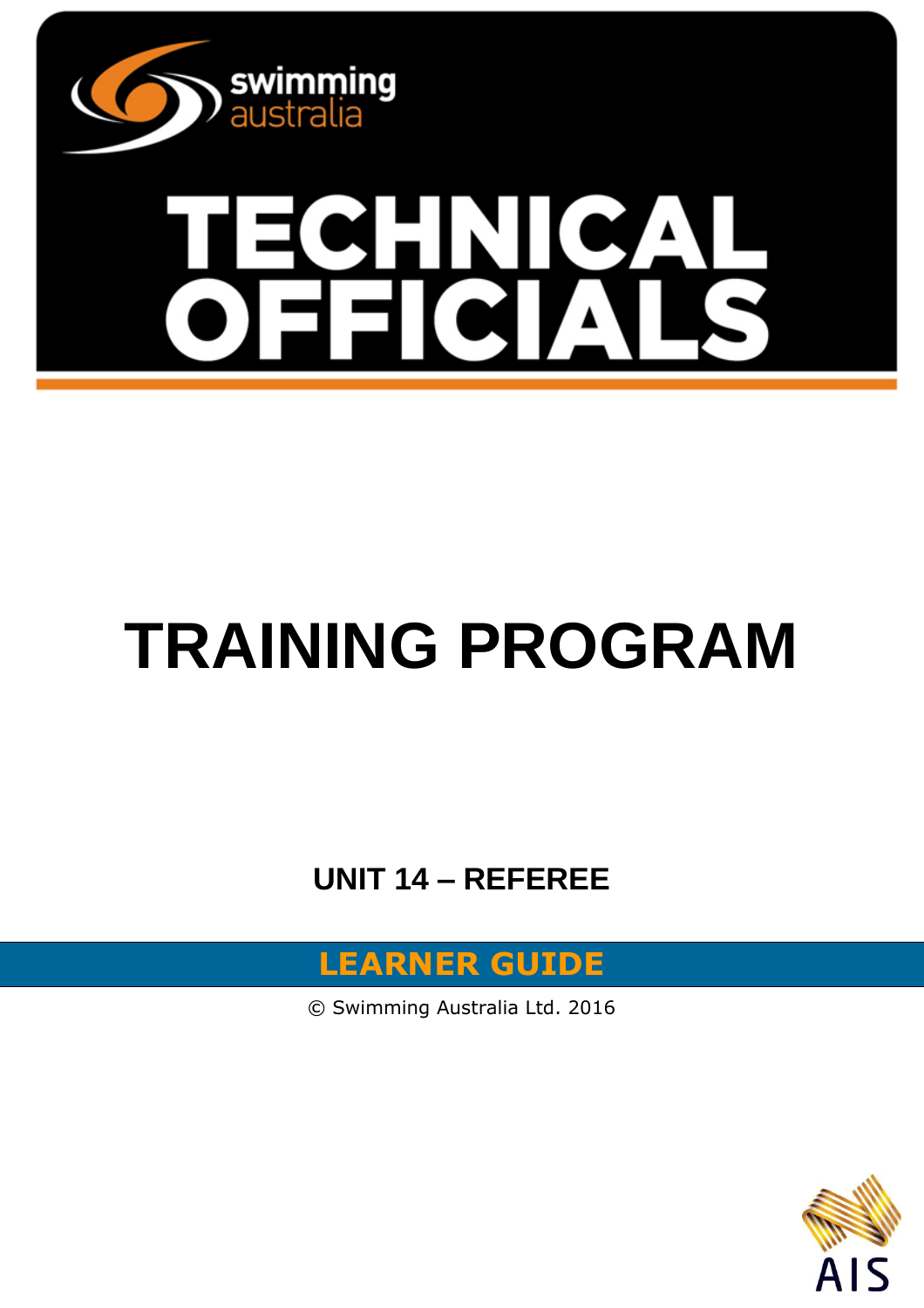



### **Contents**

- P3: About this Learner Guide
- P8: Unit 14 Referee
- P13: Assessment Tasks
- P17: Assessment Tool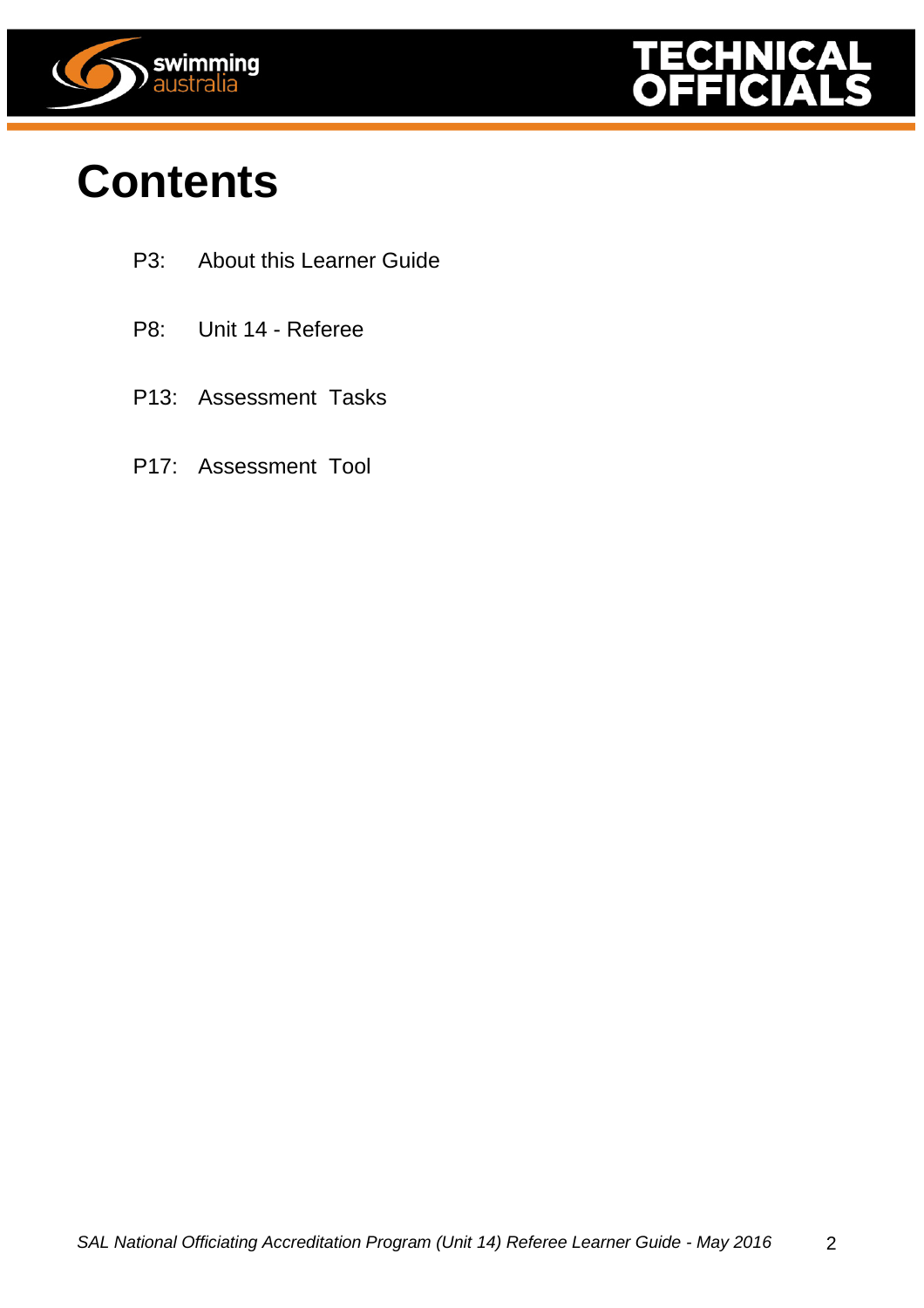



## **About this Learner Guide**

This Learner Guide has been developed by Swimming Australia Ltd (SAL) to support candidates undertaking **Unit 14 – Referee** within the SAL **Technical Officiating Accreditation Program**. This Learner Guide is designed to be used in conjunction with faceto-face training and extensive workplace supervision.

#### **Officiating Pool Pathway**



#### **Referee Accreditation (Levels 1, 2, & 3)**

For the Referee accreditation, there are three progressive levels of competency that candidates can achieve over time:

- 1. Referee Level 1 (Regional/District)
- 2. Referee Level 2 (State)
- 3. Referee Level 3 (National)

This module, Referee Level 1, allows candidates to officiate in this role at Club and Regional/District level meets.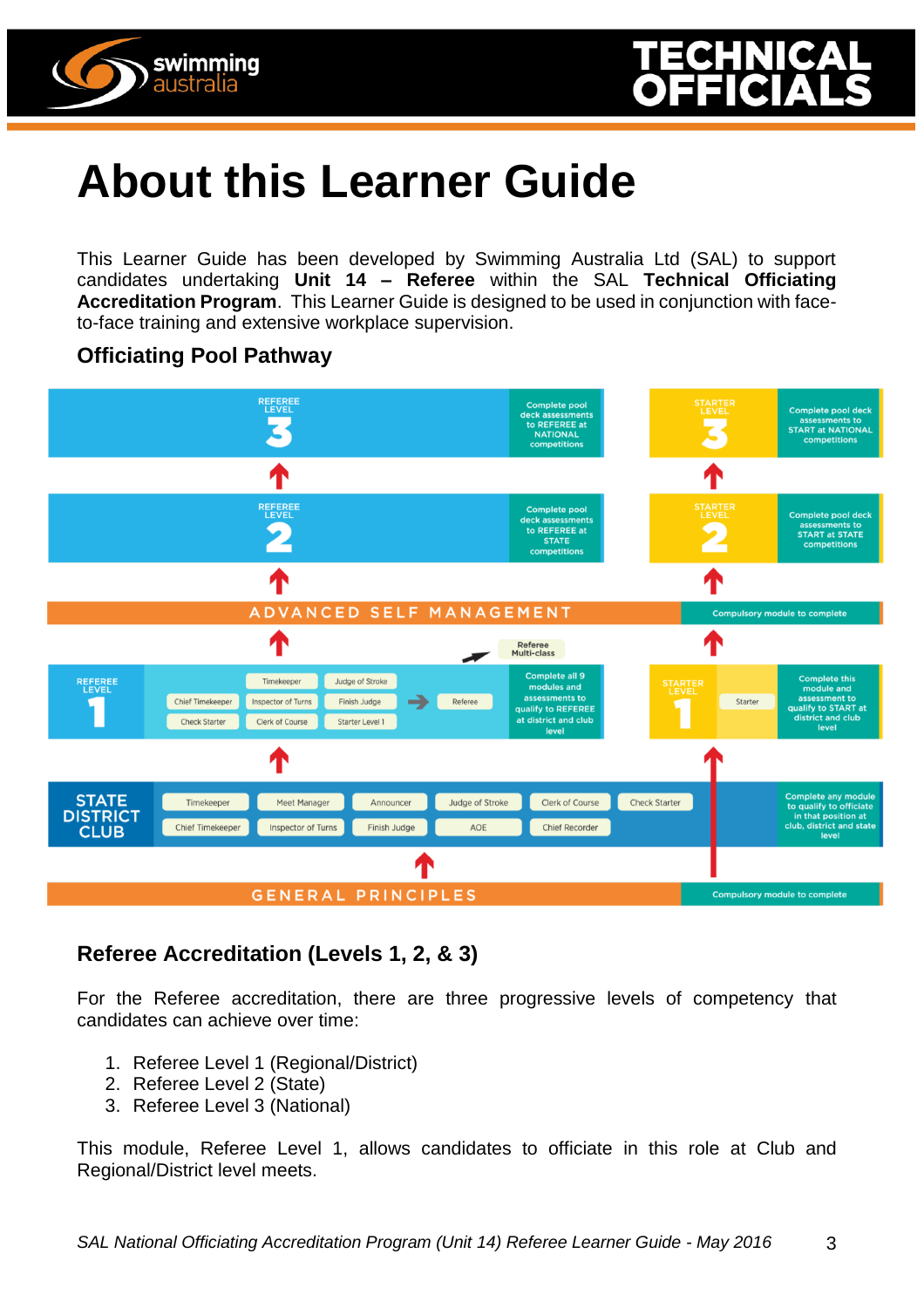

#### **What is a Competency?**

A competency can be defined as the application of skills and knowledge to an agreed standard.

Competency relates to what a person can do.

Competency standards specify the level of knowledge and skills required, and the application of that knowledge and skills for effective performance.

Australian Sports Commission Assessor Training Manual 2006

#### **What is Competency Based Assessment?**

Assessment is the process of collecting evidence and making judgements about whether competency has been achieved. Assessment needs to be based on established criteria. These criteria are reflected in the questions and activities set out in this Learner Guide.

#### **How do I use this Learner Guide?**

This Learner Guide provides you with the information and activities that will enable you to achieve competencies related to this unit of work.

You can develop competency in this unit through a combination of tasks including:

- Reading the material in this Learner Guide.
- Asking questions about anything you don't understand.
- Observing other officials during events.
- Reinforcing the skills you are learning in practical situations.
- Satisfactorily completing the activities in this Learner Guide.
- Completing the assessment activities outlined in this Learner Guide.

#### **What resources do I require?**

The main resource you will require to complete the learning for this unit of work is this. You will also need a copy of the **current [SAL](http://www.swimming.org.au/getattachment/97ba70b2-e137-4860-b54d-25818423cf6d/SAL-Swimming-Rules-JAN-2014-updated-05-02-15.pdf.aspx?chset=7dee52e1-598a-491d-ac3c-f3d5867be197&disposition=attachment) and [IPC Swimming](https://www.paralympic.org/swimming/rules-and-regulations)** Rules together with relevant State By-Laws and **access to swimming events** where you can be practically assessed as a Referee.

#### **What if I already have the skills?**

You may have already attained the skills required to complete this learning module. If so, you can request your State/Territory Swimming Association for an initial assessment of your **current competence.** This assessment will determine the level of your skills and whether you need additional training.

If you would like to undertake assessment for formal recognition of your existing skills, you will be required to complete a detailed Recognition of Prior Learning (RPL) application form that will allow an assessor to review your skills against the specific requirements for this unit of work. Discuss this process with your State/Territory Swimming Association.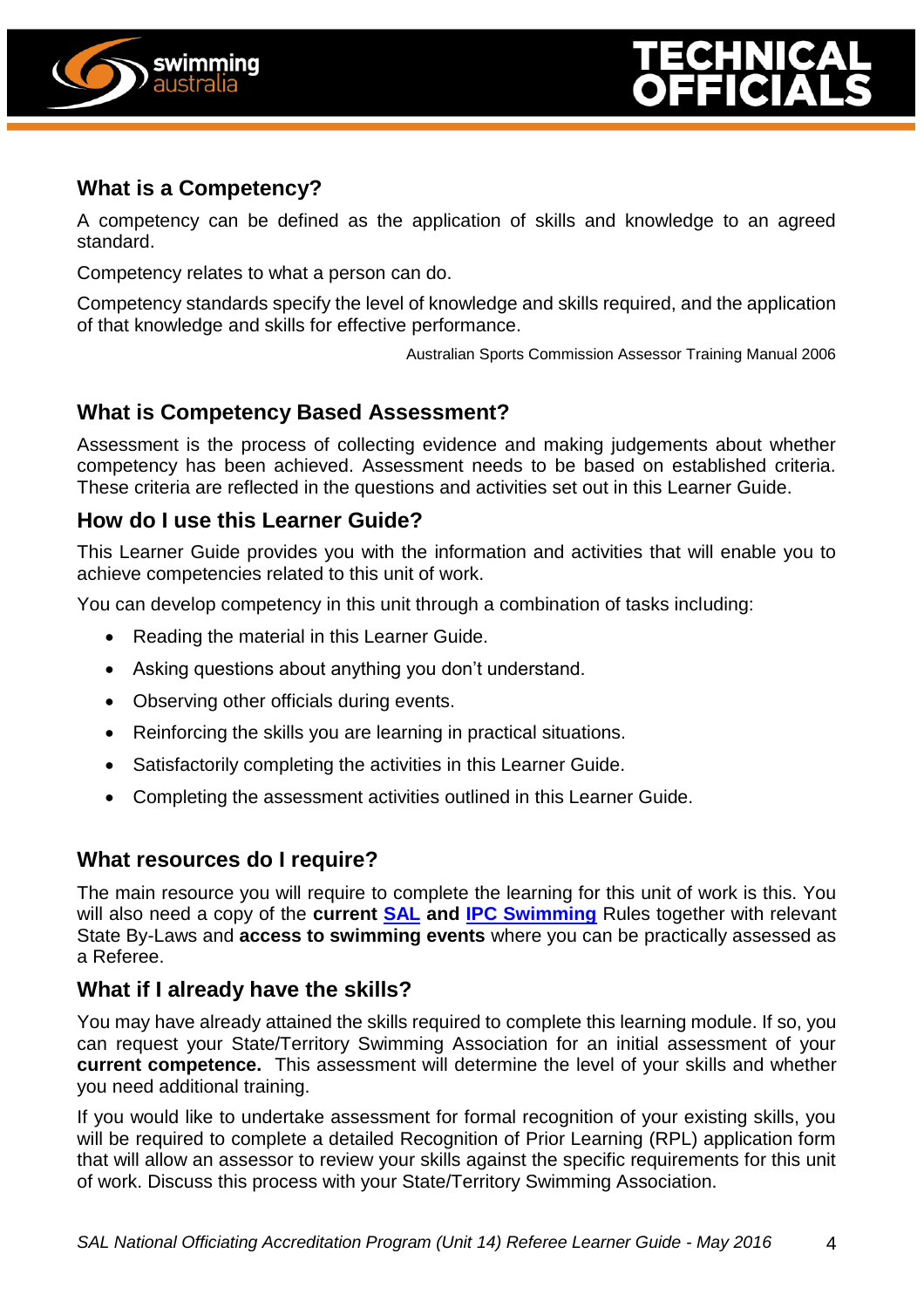



#### **Legislative Requirements**

All Swimming Officials, whether paid or unpaid, must meet the legislative requirements within each State/ Territory in dealing with children and vulnerable people. Please check with your State/Territory Swimming Association to complete any documentation required to meet this legislation.

#### **What about Assessment?**

To undertake the assessment for this unit of work, you will need to complete the following assessment task/s:

#### **Level 1: Regional / District Accreditation**

- Completion of this Learner Guide
- Completion of the SAL Referee Level 1 Examination Paper (written) with a minimum pass rate of 85%
- Completion of practical tasks

You will be required to be assessed as competent by a Regional / District / State Assessor at two Regional / District / Club events to ensure the relevance of the assessment process.

**When you complete the assessment within this Learner Guide and are assessed as competent by your assessor, you will be eligible to receive Level 1 Referee accreditation from SAL.**

After you have attained your Referee Level 1 accreditation and have proven experience, you may wish to achieve Level 2 and 3 Referee accreditation.

You will also need to complete the Advanced Self-Management for Technical Officials' accreditation.

#### **Level 2: State Accreditation**

Practical Assessment

You will be assessed by a State Assessor at two designated State Championship meets, one of which includes Multi Class events.

#### **Level 3: National Accreditation**

• Eligibility

Your readiness and competency to be appointed as a Referee at National level will be assessed by a SAL National Assessor at a State Championship meet. If assessed as competent, you will be eligible to be rostered as a Referee at a SAL Age & Multi-Class Championship or SAL Short Course Championship event.

Practical Assessment

You will be required to be assessed as competent at three National events, prior to being accredited as a Level 3 Referee.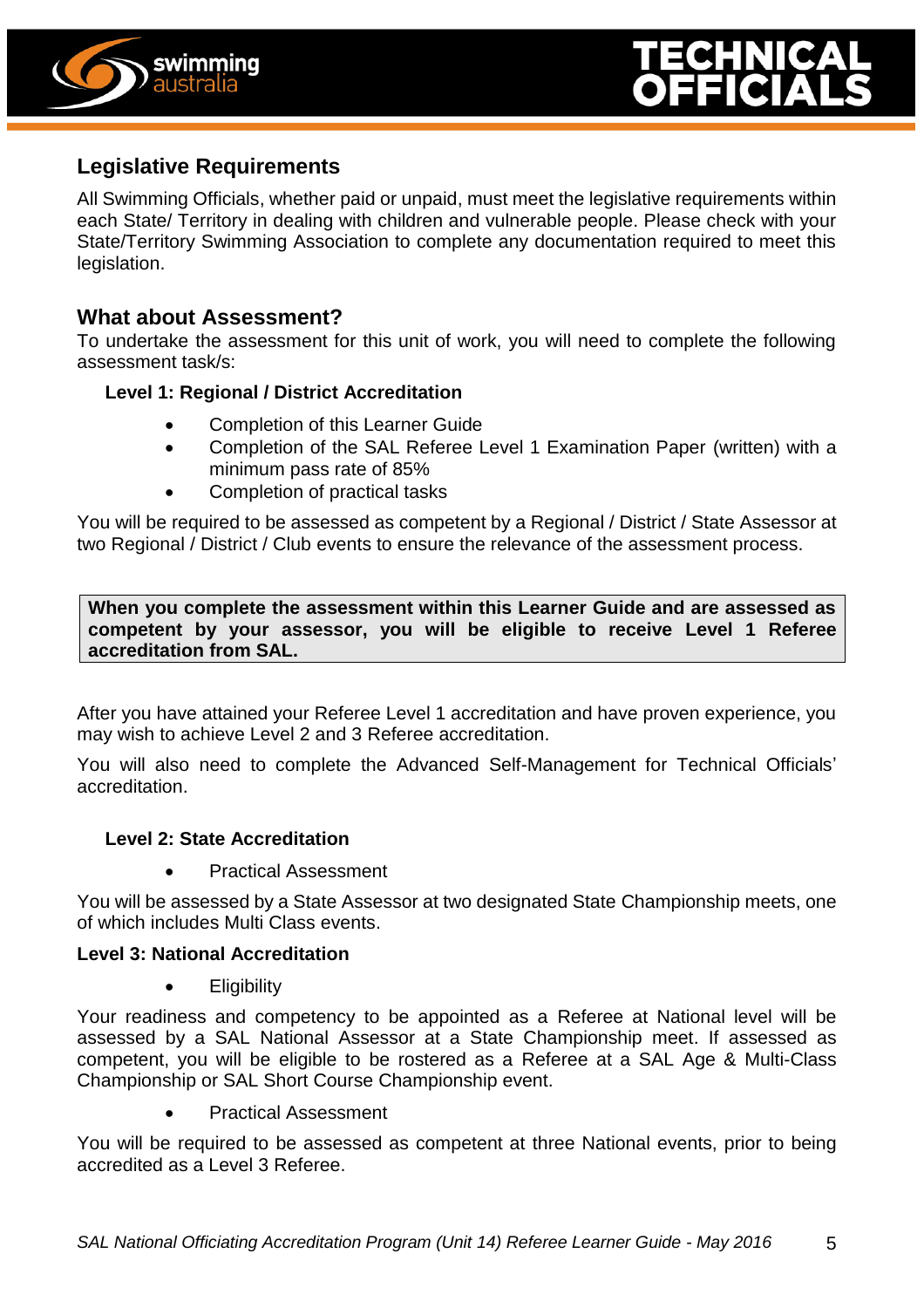



**The assessment activities are found in the final section within the Learner Guide and can be identified by the icon below.**



**Assessment**

#### **How Do I Start?**

Your trainer/mentor will discuss with you when the time is appropriate for you to be assessed.

You will undertake the Assessments under the supervision of your trainer / mentor.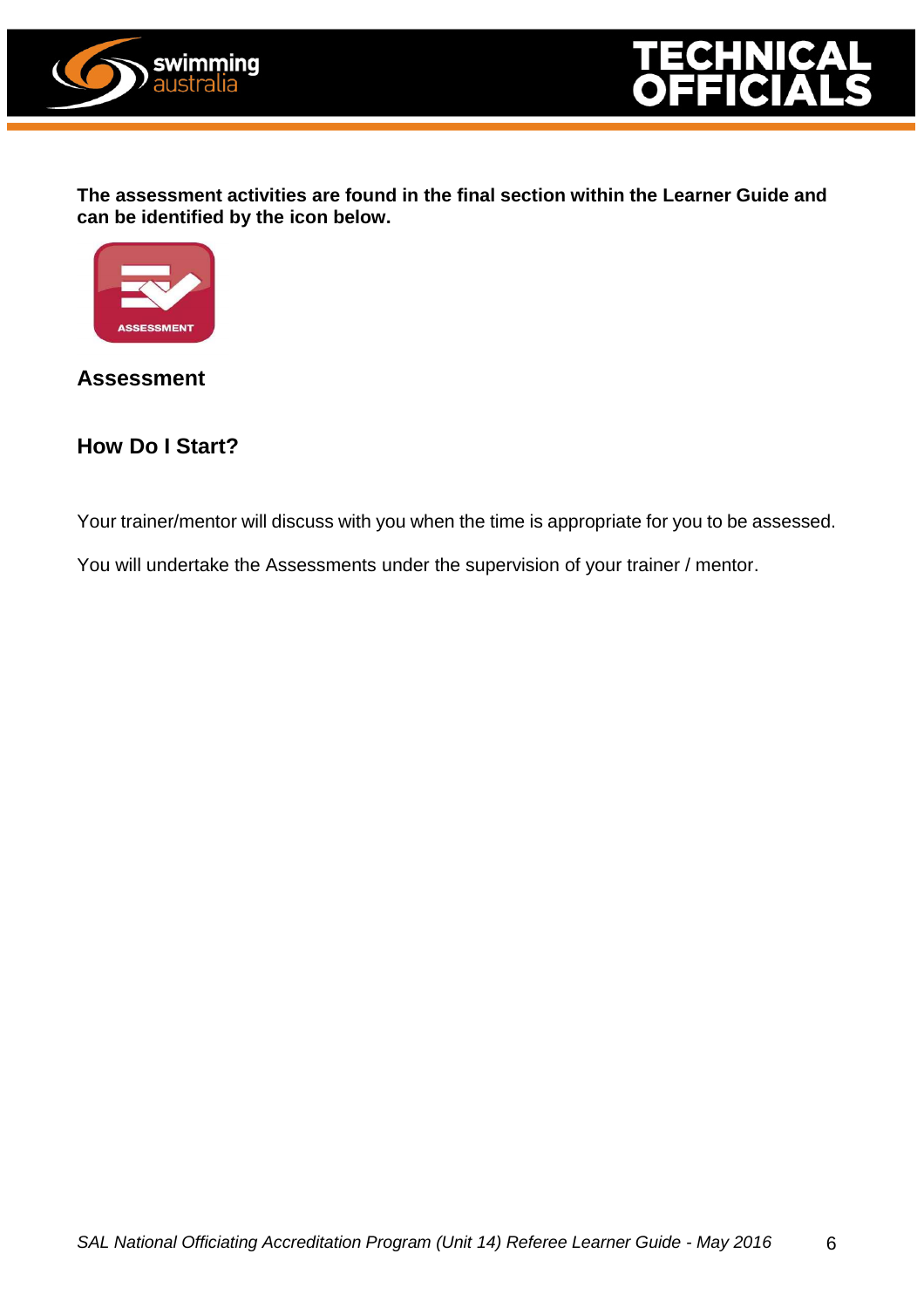



## **UNIT 14: Referee**

This unit outlines a range of general skills that are required by a Referee. The elements within this unit are:

- **Preparation**
- **Role of the Referee**

#### **Introduction**

The responsibilities of the Referee are many and varied. The over-riding function is to see that a meet is conducted in a fair and equitable manner for all competitors.

#### **Preparation**

Prior to each meet:

- 1. Review all applicable swimming rules and by-laws
- 2. Read the meet information advertised in the official program (online / hardcopy)

. On the day of each meet:

- 1. Arrive at venue at least 60 minutes prior to the commencement of the meet.
- 2. On arrival, meet with the Technical Manager / Meet Director to discuss procedures/protocols for the running of the meet and, if applicable, resolve any issues with entries, seeding and scoring of points.
- 3. Ensure all necessary equipment is in place and working.
- 4. Familiarise him/herself with the pool and pool-deck area, and conduct a safety check/risk analysis.
- 5. Brief officials and notify them of any special conditions regarding the conduct of the meet.
- 6. Provide each official with a program

#### **Duties of the Referee**

The Referee shall:

- Ensure the meet is conducted in a fair and equitable manner for all swimmers
- Apply the rules and regulations of SAL/IPC and the relevant State Association
- Adjudicate all protests related to the competition in progress
- Oversee all Technical Officials in their respective roles
- Disqualify any swimmer for any violation of the rules that he/she personally observes or is reported to him/her by any other authorised officials

Note: only the Referee can disqualify a swimmer.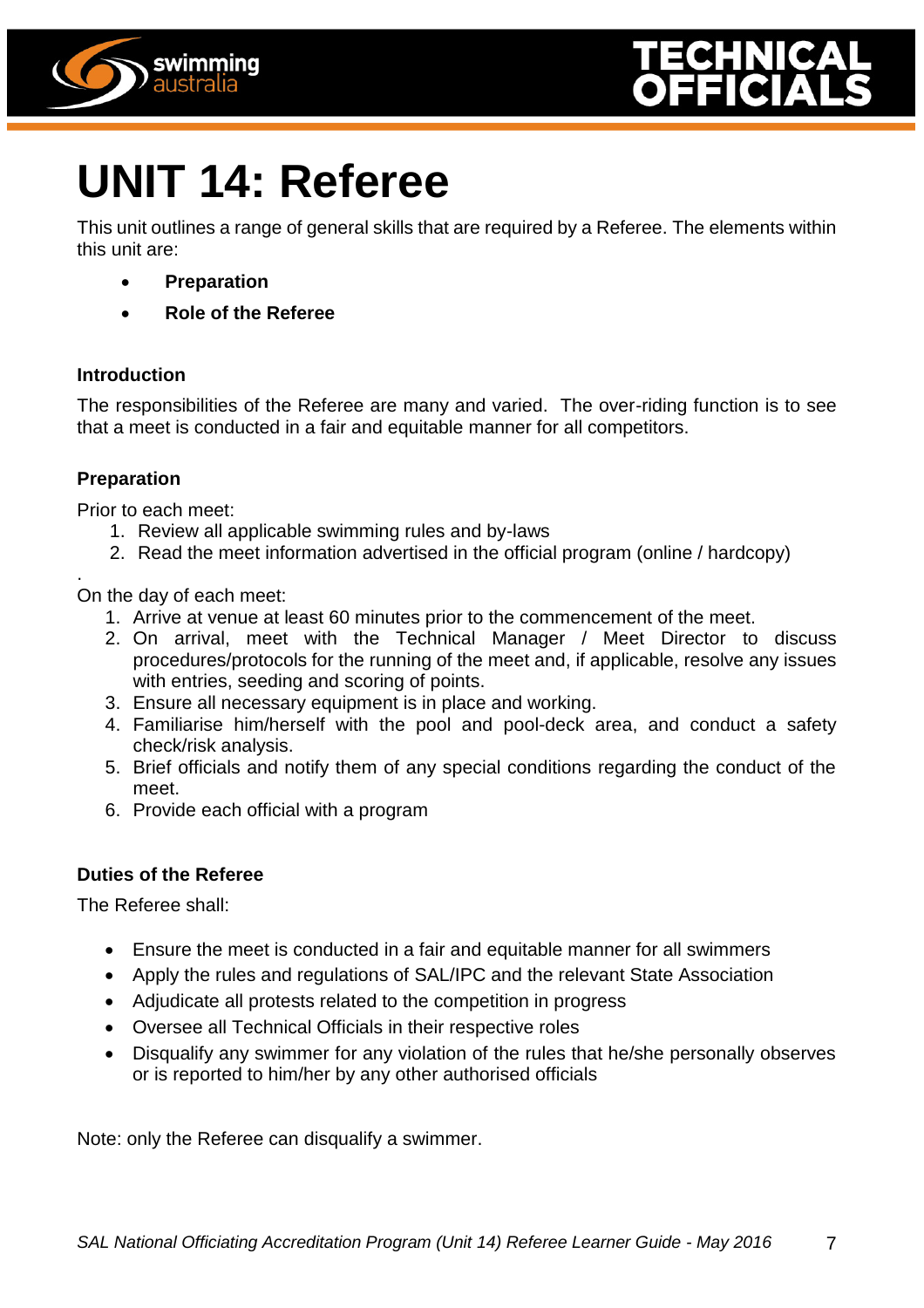

#### **Equipment needs**

SAL and IPC swimming rules, relevant state by-laws, whistle, pen, infraction slips, protest form, program and Multi-Class classification and exemption list (where applicable).

#### **What the Swimming Rules say about the Role of the Referee**

- 1. The Referee shall have full control and authority over all officials, approve their assignments, and instruct them regarding all special features or regulations related to the competitions. He/she shall enforce all rules and shall decide all questions relating to the actual conduct of the meet, and event or the competition, the final settlement of which is not otherwise covered by the rules.
- 2. The Referee may intervene in the competition at any stage to ensure that the rules and regulations are observed, and shall adjudicate all protests related to the competition in progress.
- 3. When using Finish Judges without three (3) digital watches, the Referee shall determine placing where necessary. Automatic Officiating Equipment, if available and operating shall take precedence over manually determined times**.**
- 4. The Referee shall ensure that all necessary officials are in their respective posts for the conduct of the competition. He/she may appoint substitutes for any who are absent, incapable of acting or found to be inefficient. He/she may appoint additional officials if considered necessary.
- 5. At the commencement of each event, the Referee shall signal to the swimmers by a short series of whistles inviting them to remove all clothing except for swimwear, followed by a long whistle indicating that they should take their positions on the starting platform (or for Backstroke swimming and Medley Relays to immediately enter the water). A second long whistle shall bring the Backstroke and Medley Relay swimmers immediately to the starting position. When the swimmers and officials are prepared for the start, the Referee shall gesture to the starter with a stretched out arm, indicating that the swimmers are under the Starter's control. The stretched out arm shall stay in that position until the start is given.
- 6. A disqualification for starting before the starting signal must be observed and confirmed by both the Starter and the Referee.
- 7. The Referee shall disqualify any swimmer for any other violation of the rules that he/she personally observes. The Referee may also disqualify any swimmer for any violation reported to him/her by other authorised officials. All disqualifications are subject to the decision of the Referee.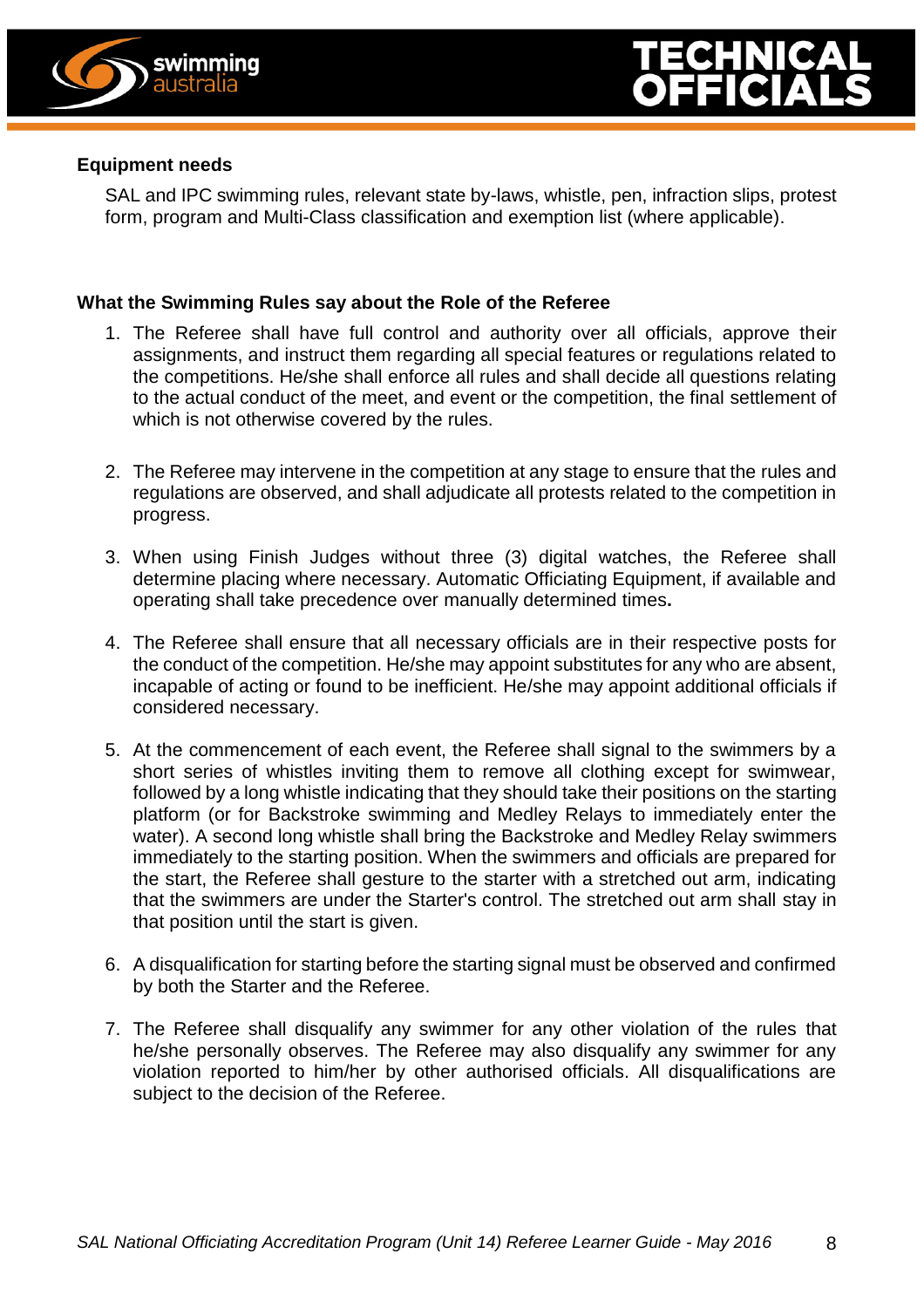



#### **Tips for Referees**

The Referee must have a thorough and tested knowledge of the Swimming Rules and their application.

- There is no substitute for the Rule Book.
- You must ensure that there is a current copy readily available at every meet.

The Referee's decision making must be transparent, impartial and display good judgment.

- The Rules may not cover every circumstance that could occur.
- There are times where unusual conditions exist and some questions may arise that are not covered by the Rules. They should be answered according to your best judgment (always document these decisions).

The Referee should instruct the officials as to their duties for that meet.

• This can be done by ensuring the roster is displayed (with adjustments for last minute changes), and a briefing to officials prior to the commencement of the meet.

In situations where Referees are officiating without Judges of Stroke or Inspectors of Turns, then the Referee shall observe all swimmers by following the swimmers and adjusting his/her position as required to be as fair to all competitors as possible.

Before commencement of a session, you should review the pool environment and associated equipment to ensure these are adequate. For example:

- Are the lane ropes taut and properly secured?
- Are the starting blocks properly installed and numbered correctly?
- Has provision been made for the false start rope?
- Is lap-counter equipment available if required?

There should be no coaching of competitors from the time they report to the Marshalling Area.

- Coaches and managers must not be allowed to engage in, nor permit actions, which will interfere with the operation of a meet.
- Though there is no specific penalty in the Rules for this situation, the Referee should, under his/her general powers, ensure the Rules are adhered to. Therefore, you should:
	- o Speak to the coach regarding meet protocols
	- o Warn them that if it happens again, the swimmer may be disqualified and/or the coach removed from the deck (if necessary, from the pool).

In Relay events, the Referee and other relevant officials (eg Inspectors of Turns, Judges of Stroke) should watch the changeover to ensure that the feet of the swimmer about to enter the water are still in contact with the starting platform when the preceding swimmer touches the wall. However, in Relay events where electronic timing equipment is being used: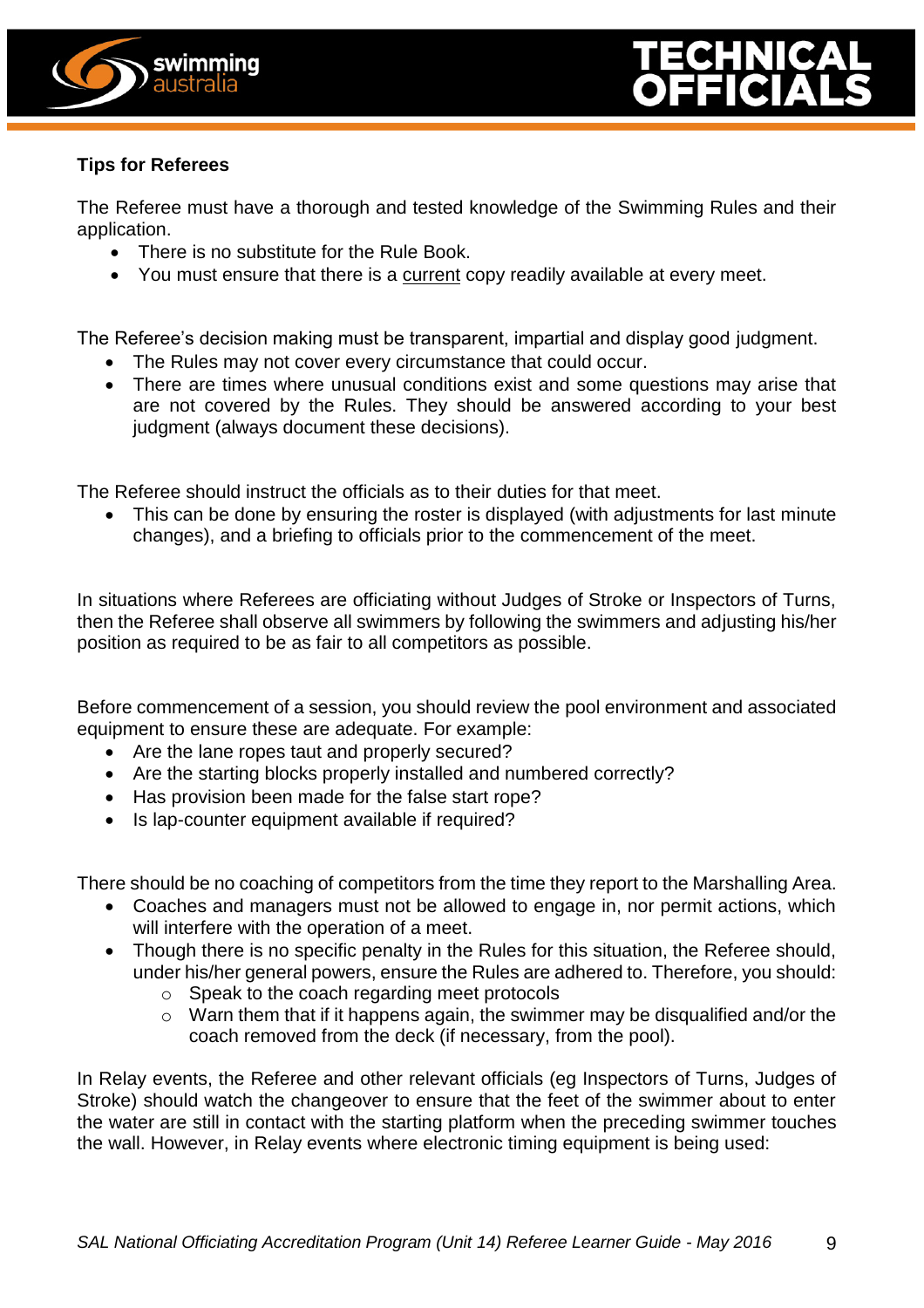



- Relay take-offs will be judged using this equipment. As such, this takes precedence over human reports.
- When using OMEGA (QUANTUM / ARES) electronic timing equipment, the changeover can be no greater than -0.03 seconds.
- If the Control Room Supervisor/Chief Recorder reports that a change-over was greater than -0.03 seconds, then the team would be disqualified.
- (If equal to or less than -0.03, there would be no disqualification)

The Referee will not be able to observe each swimmer at all times throughout the race. He/she will therefore depend on other pool deck officials to report any violations of the rules. This means, then, that the Referee must determine the accuracy of reports being made to ensure that the rules have in fact been breached.

- Question the reporting official thoroughly to ensure they are confident in their report.
- Don't interrogate 4 clear questions should be enough to determine whether an infraction has occurred. Don't gesticulate.
- Any hint of uncertainty give the swimmer the benefit of the doubt.

The Referee assumes total responsibility for all disqualifications during the competition. If you accept a report from another official regarding an infringement of the Rules:

- Have the official complete and sign the infraction report.
- Inform the Control Room Supervisor/Chief Recorder of the disqualification and provide the completed infraction report for recording.

Infractions Reports:

- Must be precise and in accordance with the rules.
- Must be printed clearly.
- There is no need to try to write it on one line; use the whole card if necessary.

*Note: if an error by an official follows a fault by a competitor, the fault by the competitor may be expunged.*

The Referee need not clear the water at the end of each race. Instead he/she may permit "OVER THE TOP" starts to be used. In this instance, competitors are to remain in their respective lanes until the next heat has commenced. The exception to this shall be for Multi Class Events in which case the Referee should:

 Clear swimmers from the pool in the last heat prior to the commencement of any Multi Class event, after each heat of Multi Class events and at the conclusion of all Multi Class events (ensuring the safety of all swimmers).

If any swimmers are observed with taping on the body, they must be taken to the Technical Manager or Referee for approval. However, common sense must prevail. For instance, a band-aid does not require approval.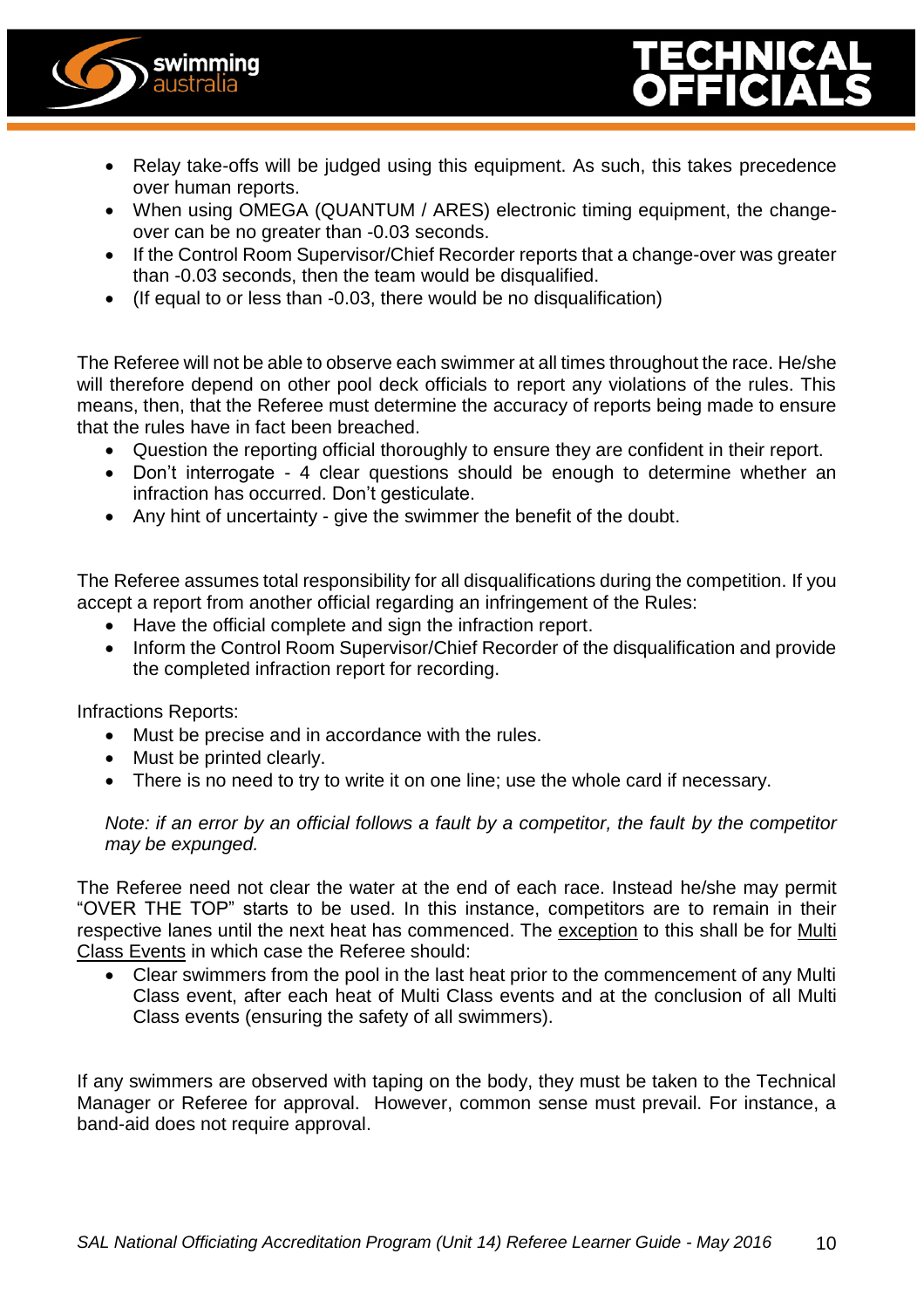



At all times, Referees must make sure that they are aware of what is happening in the pool and on the deck.

- Ensure that there are no reports on the way before giving the "ALL CLEAR".
- If you are approached during the running of the meet by a coach or other person with a query, be it over a disqualification, swim off or whatever, request that they wait until you have completed your event.
- At this time, hand over to another Referee and move away from the pool deck to have the discussion.
- Do not leave the pool deck whilst you are mid-race or mid-event; finish what you are doing and then take care of the query.

Remain calm and courteous in your dealings with everyone. Be consistent in your rulings. Remember the decisions you make set a precedent for the rest of the meet.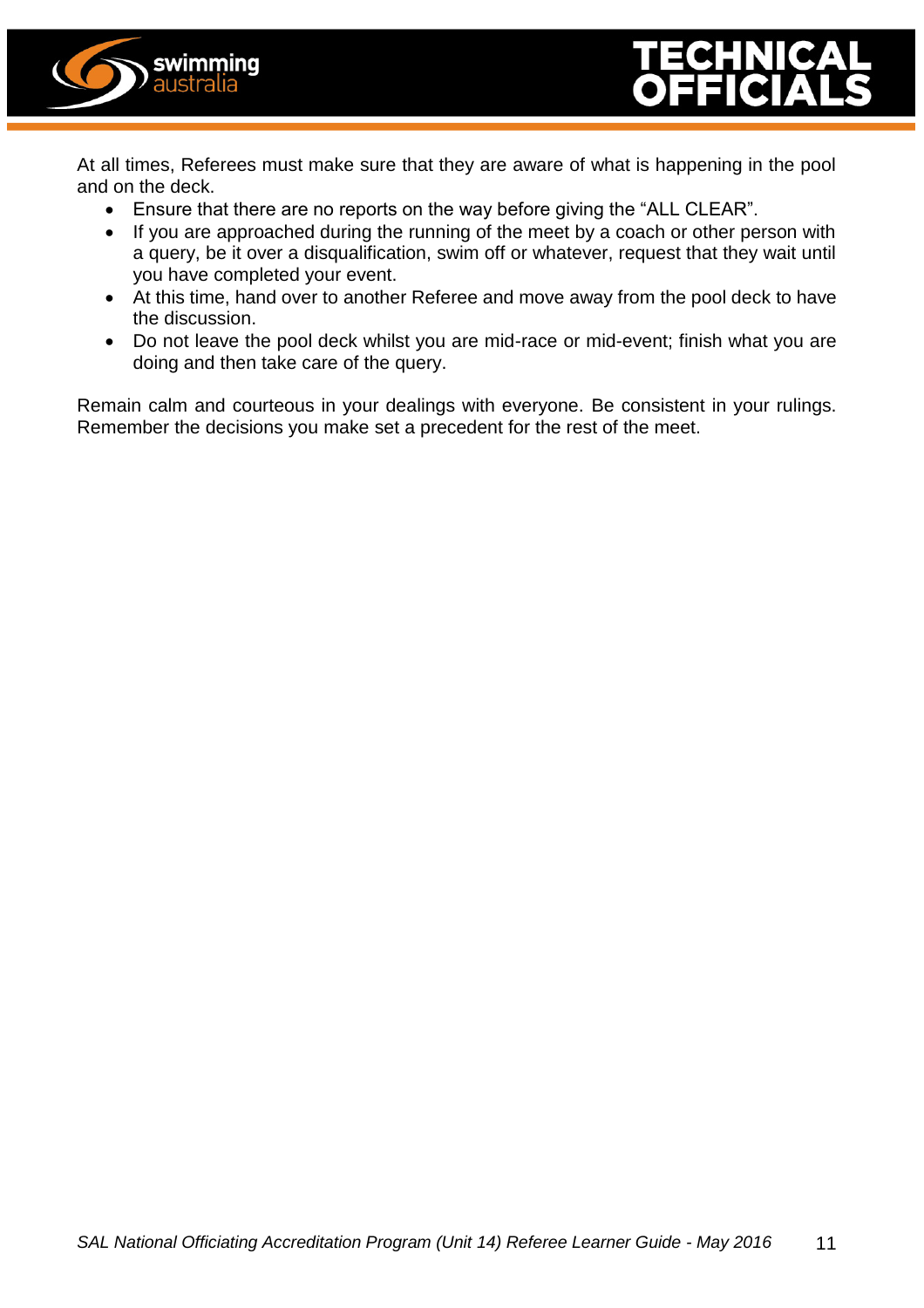





**Protests**

### **ACTIVITY 14.1**

**Explain how, as Referee, you might deal with the following situations:**

- **a) Queries from coaches**
- **b) Timing system malfunctions**
- **c) Poorly written infraction slips**
- **d) Extreme weather conditions**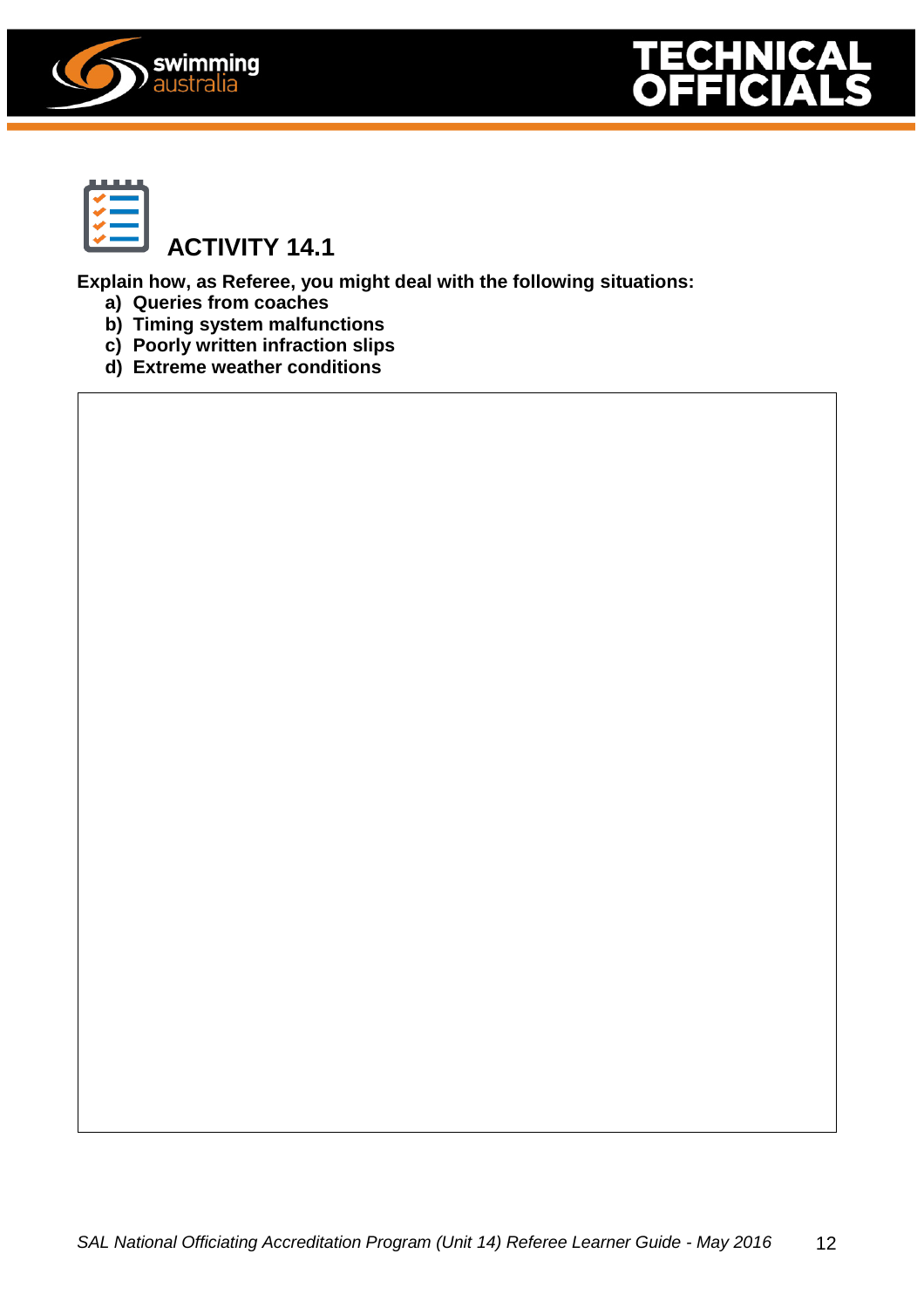



#### **Protests**

Protests are possible:

- If the rules and regulations for the conduct of the competition are not observed.
- If other conditions endanger the competition and/or swimmers.
- Against decisions of the Referee.
- However, no protest shall be allowed against decisions of fact.

Protests must be submitted:

- (a) to the Referee;
- (b) in writing;
- (c) by the responsible team leader;
- (d) with the determined deposit and
- (e) within 30 minutes following the conclusion of the respective event

If general requirements (form, deposit, time) are met, then the protest must be considered by the Referee.

If the Referee rejects the protest, then he/she will notify the applicant in writing of this decision.

The applicant may appeal the rejection of the protest – this is heard by the Jury of Appeal, whose decision is **final.**

- Jury members must be independent from the parties involved in the protest.
- The appeal is not a different protest. Therefore, payment of a further fee is not required.
- The Referee shall attend to all consequent matters that might flow from the Jury's decision.

If conditions causing a potential protest are noted prior to the competition, a protest must be lodged before the Starter's signal is given.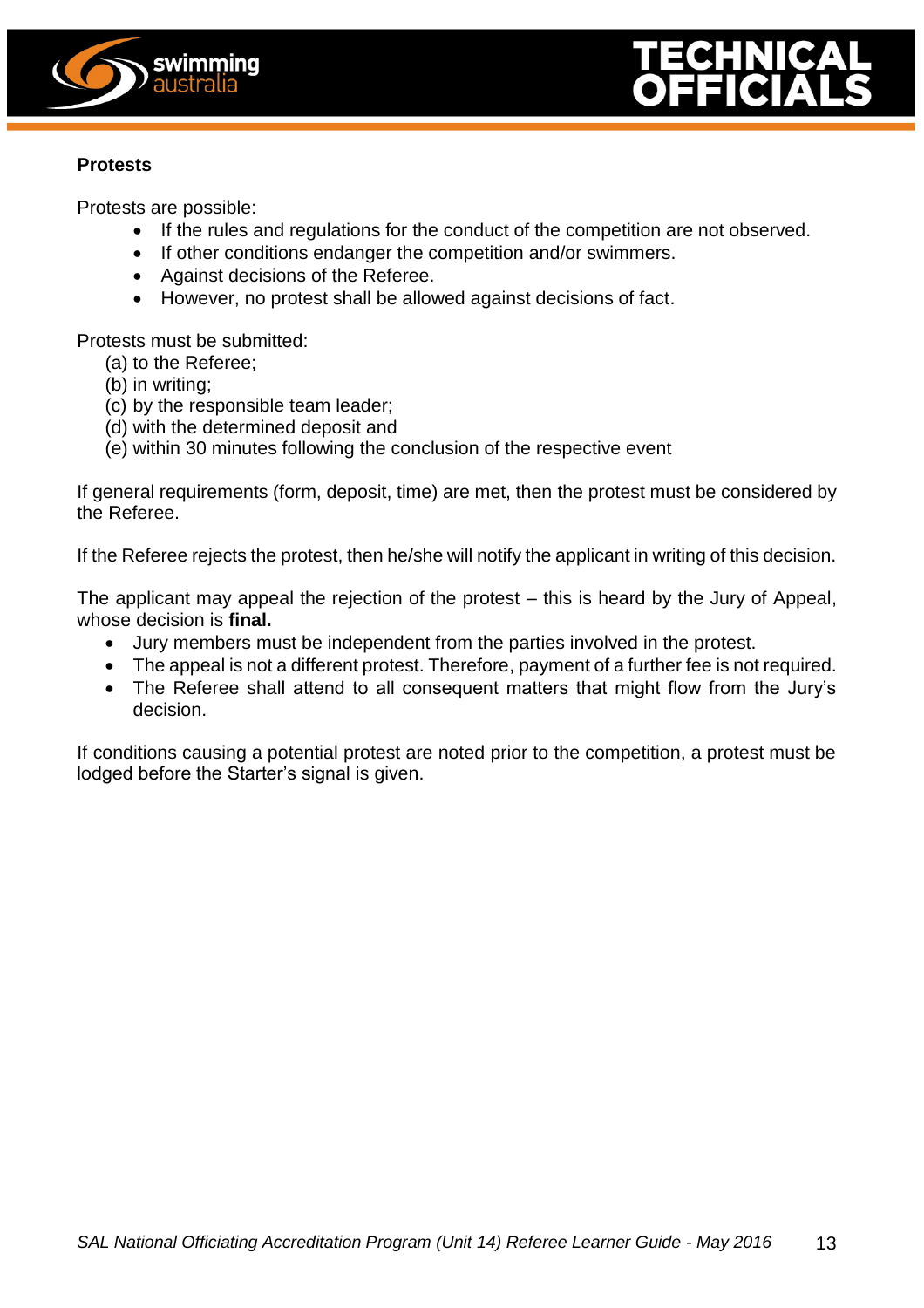





**A coach is unhappy that you disqualified his swimmer for starting before the starting signal. Outline how you would deal with this situation. What process would you advise him to follow?**

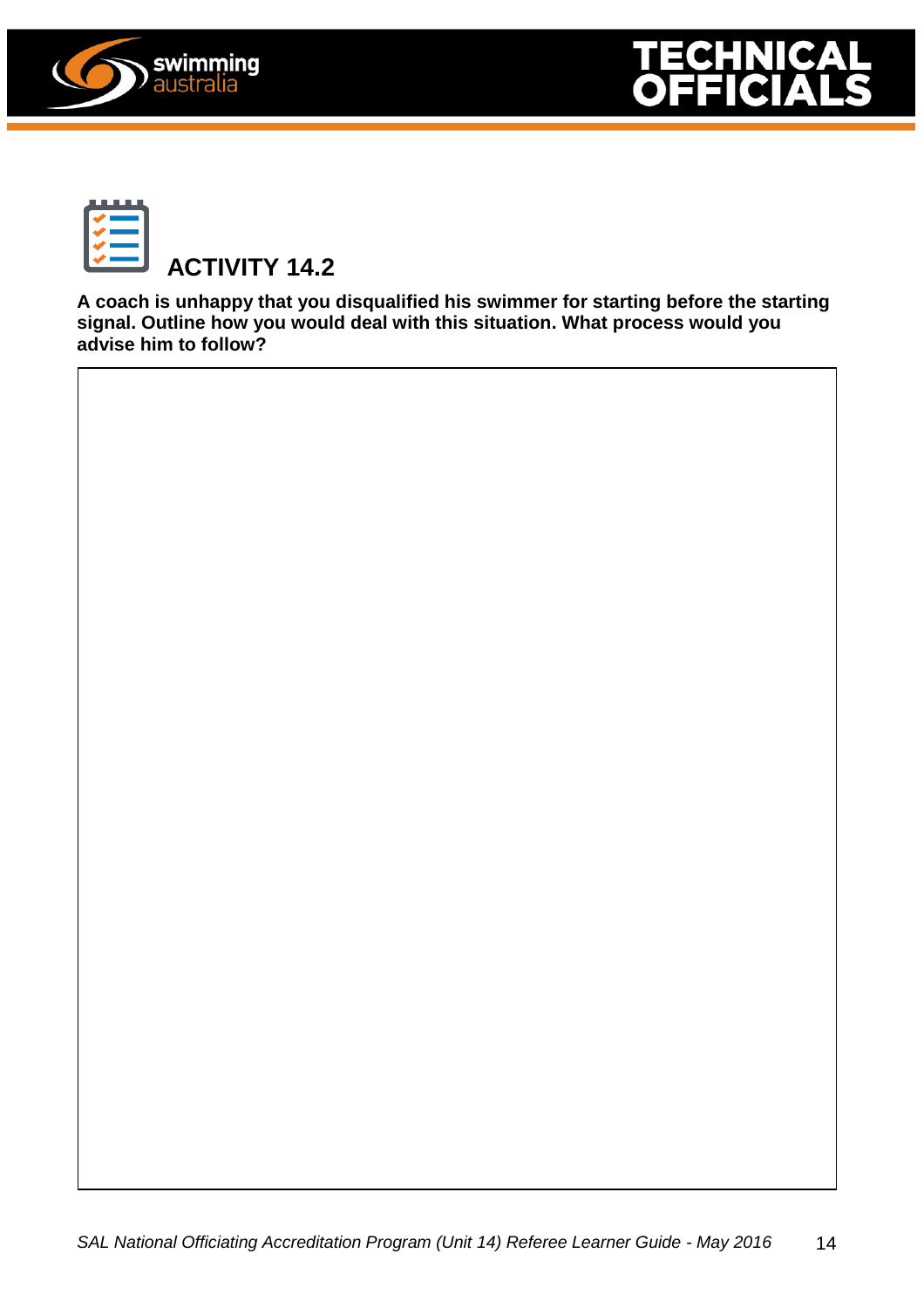





#### **ASSESSMENT**

**Task 14.1**

**Now that you have completed this Learner Guide, you should contact your Assessor to:**

- **1. Undertake the Referee Level 1 Examination Paper (written).**
- **2. Be assessed performing the duties of a Referee at two Club/Regional/District swim meets. This will give you the opportunity to provide evidence of your competence in a swimming specific environment.**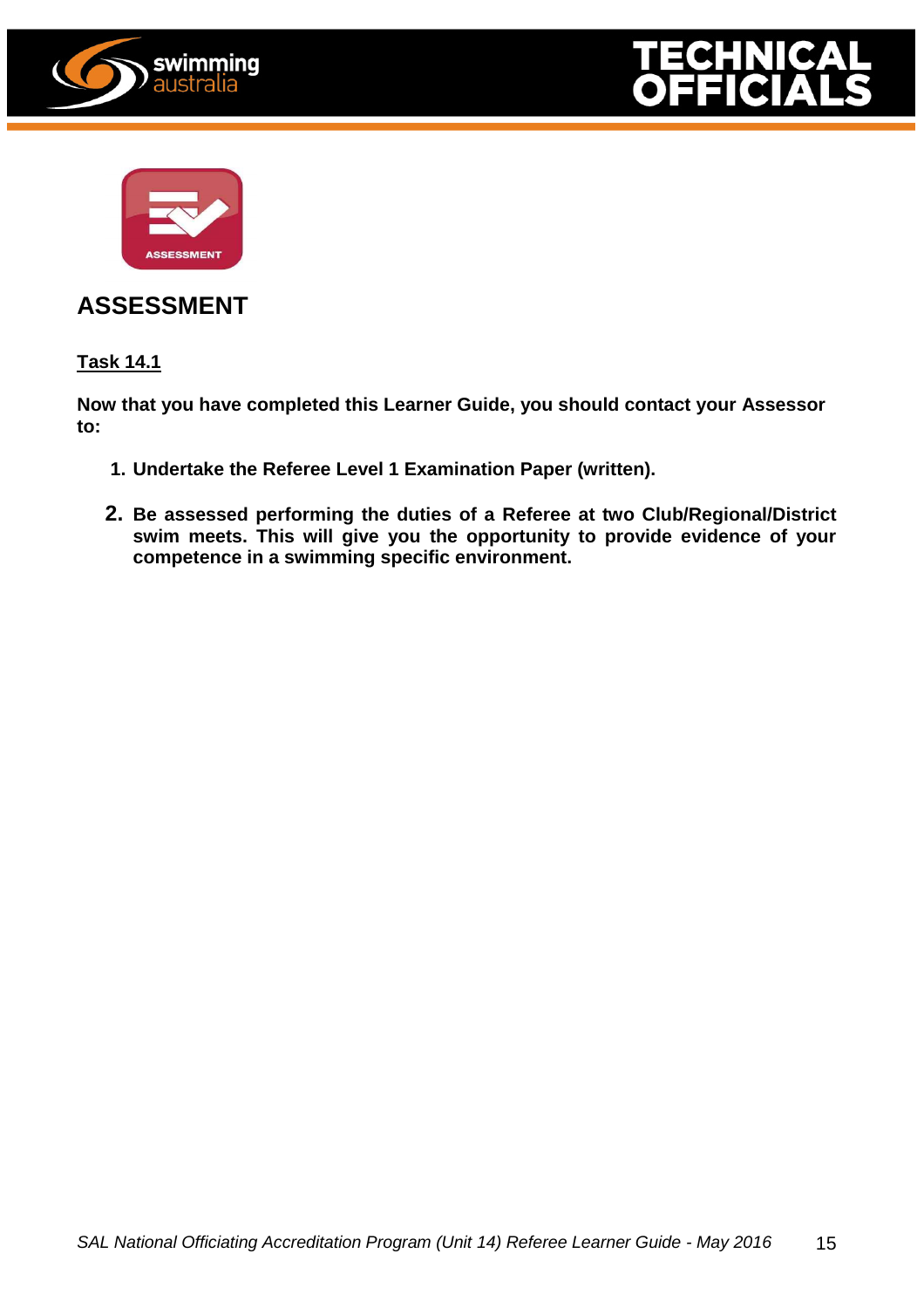



swimming<br>australia

| <b>Element / Performance Criteria</b> |                                                                                                                                                            | <b>Displayed</b><br><b>Competency</b> |            |     | <b>Comments</b>                                       |
|---------------------------------------|------------------------------------------------------------------------------------------------------------------------------------------------------------|---------------------------------------|------------|-----|-------------------------------------------------------|
|                                       | <b>REFEREE LEVEL 1 (REGIONAL/DISTRICT)</b><br><b>Pool deck Assessment</b>                                                                                  | <b>NO</b>                             | <b>YES</b> | N/A | Must be completed if Competency<br>has been marked NO |
|                                       | Preparation                                                                                                                                                |                                       |            |     |                                                       |
|                                       | 1.1 Arrived at venue at least 60 minutes prior to commencement of<br>event.                                                                                |                                       |            |     |                                                       |
|                                       | 1.2 Allocated all officials to tasks appropriate to their skills, training and<br>the needs of the competition where applicable.                           |                                       |            |     |                                                       |
|                                       | 1.3 Undertook a risk analysis of the pool area.                                                                                                            |                                       |            |     |                                                       |
| 1.4                                   | Explained all requirements to officials.                                                                                                                   |                                       |            |     |                                                       |
|                                       | 1.5 Ensured that any official who was being trained was supported and<br>assisted by an appropriate mentor where required.                                 |                                       |            |     |                                                       |
| 1.6                                   | Ensured the safety of self and others throughout the event.                                                                                                |                                       |            |     |                                                       |
|                                       | 2 Performance of Task                                                                                                                                      |                                       |            |     |                                                       |
| 2.1                                   | Used effective communication strategies to officiate the meet.                                                                                             |                                       |            |     |                                                       |
| $2.2^{\circ}$                         | Used signals and whistles appropriate to the meet and in<br>accordance with the rules of swimming.                                                         |                                       |            |     |                                                       |
|                                       | 2.3 At the start of each event was positioned in a place where they<br>could observe the start and be easily seen and heard by the Starter.                |                                       |            |     |                                                       |
| 2.4                                   | Monitored the race through the entirety of each event to ensure<br>they were aware of what was happening in the water.                                     |                                       |            |     |                                                       |
| 2.5                                   | Moved up and down the pool deck during each race.                                                                                                          |                                       |            |     |                                                       |
| 2.6                                   | Was seated when not involved in any race.                                                                                                                  |                                       |            |     |                                                       |
|                                       | 2.7 Checked the pool throughout and at the end of every race to be<br>aware of any possible infractions being reported.                                    |                                       |            |     |                                                       |
|                                       | 2.8 Checked and signed every change to the electronic times reported<br>by the Control Room Supervisor/Chief Recorder.                                     |                                       |            |     |                                                       |
|                                       | 2.9 Worked closely with the Technical Manager/Meet Director to<br>ensure the smooth and efficient conduct of the meet.                                     |                                       |            |     |                                                       |
|                                       | 2.10 Worked closely with the Control Room Supervisor/Chief Recorder<br>to ensure the smooth and efficient running of the meet.                             |                                       |            |     |                                                       |
|                                       | 2.11 Worked with the Announcer to ensure the smooth and efficient<br>running of the meet.                                                                  |                                       |            |     |                                                       |
|                                       | 2.12 Analysed the performance of all other officials and undertook<br>appropriate action to ensure that all were performing their tasks<br>where required. |                                       |            |     |                                                       |
|                                       | 2.13 Provided constructive feedback to all officials in a concise,<br>appropriate and timely manner.                                                       |                                       |            |     |                                                       |
|                                       | 2.14 Used appropriate and positive communication strategies when<br>dealing with competitors, officials, parents, and coaches.                             |                                       |            |     |                                                       |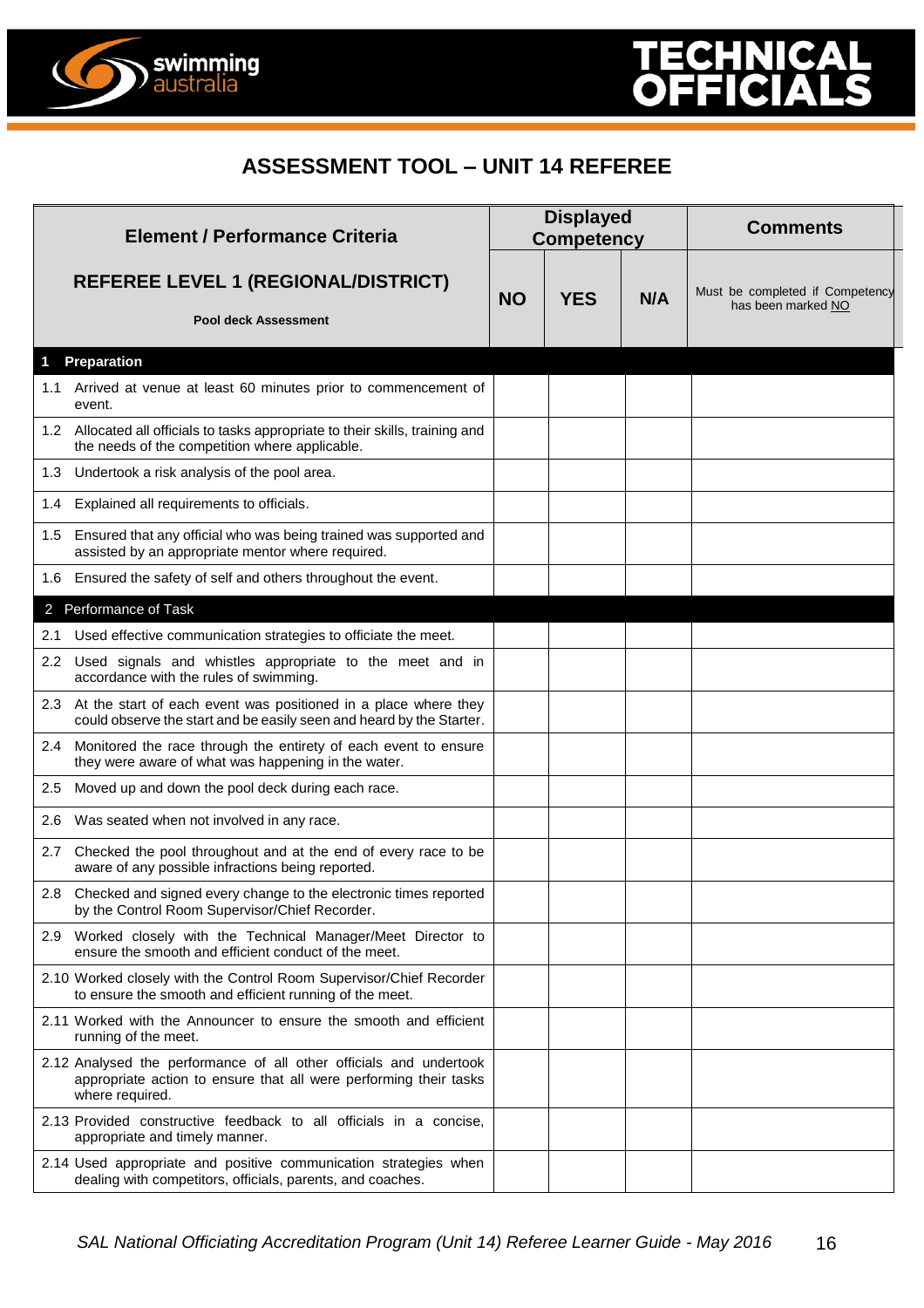

|     | 2.15 Focused entirely and exclusively on the task assigned without<br>engaging in any distracting activities.                                                                                                     |  |  |  |  |
|-----|-------------------------------------------------------------------------------------------------------------------------------------------------------------------------------------------------------------------|--|--|--|--|
|     | 2.16 Appeared to be in total control at all times.                                                                                                                                                                |  |  |  |  |
|     | 2.17 Displayed a composed temperament at all times.                                                                                                                                                               |  |  |  |  |
|     | 2.18 Set a good example for other officials.                                                                                                                                                                      |  |  |  |  |
|     | 2.19 The arm was outstretched in a confident manner at the start.                                                                                                                                                 |  |  |  |  |
|     | 2.20 Was willing to hand over to another Referee when necessary.                                                                                                                                                  |  |  |  |  |
|     | 2.21 Was not easily distracted.                                                                                                                                                                                   |  |  |  |  |
|     | 2.22 Maintained the flow of the meet, including requirements to start<br>"over the top".                                                                                                                          |  |  |  |  |
|     | 3 Decision Making                                                                                                                                                                                                 |  |  |  |  |
|     | 3.1 All officials who made recommendations regarding possible rule<br>infractions were questioned thoroughly and courteously to ensure<br>that the recommendation was being made in accordance with the<br>rules. |  |  |  |  |
|     | 3.2 All decisions made were consistent with every competitor being<br>treated equally.                                                                                                                            |  |  |  |  |
|     | 3.3 All decisions were made quickly, clearly, concisely and in<br>accordance with the rules.                                                                                                                      |  |  |  |  |
|     | 4 Infraction Reports                                                                                                                                                                                              |  |  |  |  |
| 4.1 | All infraction reports were completed accurately and pursuant to the<br>rules.                                                                                                                                    |  |  |  |  |
|     | 4.2 Infraction reports were printed legibly.                                                                                                                                                                      |  |  |  |  |
|     | 5 Post Meet                                                                                                                                                                                                       |  |  |  |  |
| 5.1 | Where required, provided a report on the meet to the appropriate<br>body.                                                                                                                                         |  |  |  |  |
|     | 5.2 Where required, provided appropriate feedback to officials<br>regarding the performance of their duties.                                                                                                      |  |  |  |  |
| 5.3 | Remained at the finish of the meet after all results were posted in<br>the event of any possible protest.                                                                                                         |  |  |  |  |
| 5.4 | Possesses State-specific accreditation in relation to child protection<br>legislation.                                                                                                                            |  |  |  |  |